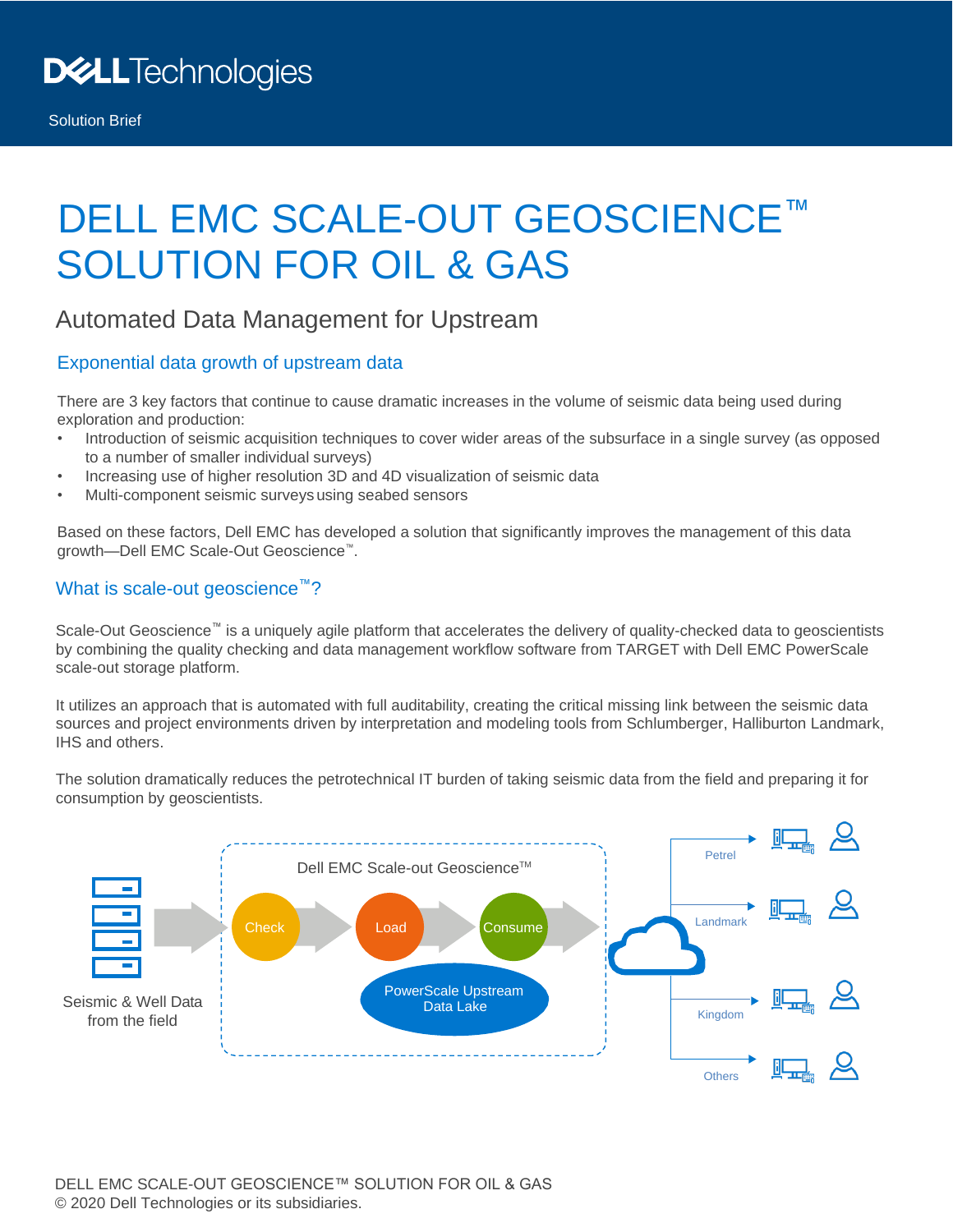

#### Value

- 68% reduction in IT admin
- 40% reduction in big data
- storage costs • Overall ROI of 80%

#### Value

- Transformed 80-hour multi- terabyte seismic loading, indexing & visualization into 7.2-hour exercise
	- 10 times faster!

– 10 times faster!



- Automated Data Management Workflow for delivery of quality-checked, application-ready seismic data, resulting in faster time to discovery.
- Improved project lifecycle management and analysis experience for geoscience applications end-users.
- Linear scalability in performance and capacity for improved productivity and consistency of the interpretation & modeling experience.
- The creation of an Active Upstream Data environment thatfacilitates bringing tape archive data online for richer Upstream analytics and better protection of digital assets.
- Simplified administration without compromise for Petrotechnical IT, even at Petabyte levels, and at a significantly lower Total Cost of Ownership (TCO).
- A foundation platform on which an Exploration & ProductionData Lake can be built to drive unified big data analytics for Upstream.

#### Key capabilities of scale-out Geoscience™

Scale-Out Geoscience<sup>™</sup> provides the capability to handle the largest seismic datasets—from single survey projects through to large regional multi-terabyte surveys and beyond.

For regional scale surveys, Scale-Out Geoscience™ uses a unique combination of tiled and bricked data to optimally partition datasets for high performance data access, visualization, and transcoding to application-ready formats. Its Data Management Workflows automate the management of large datasets and can reduce data update times from weeks to hours.

- Efficient management of multi-terabyte datasets using survey partitioning to ensure scalability and efficient distribution
- Real-time survey visualization, presenting a single integrated view of multi-terabyte seismic datasets
- Dynamic transcoding of data from various sources to application-ready formats, including powerful spatial sub-setting tools
- Automated workflows for efficiently updating survey contents, including partial updates to surveys
- Management of user subscriptions, including tracking of userregistered Areas of Interest (AOI), and notification of updatesto existing and new surveys within the registered AOI

Efficient utilization of the Dell EMC PowerScale storage platform, a proven high-performance multi-processor server that scales linearly in capacity and performance non-disruptively, and to Petabyte levels.

Data-sharing with users and other Upstream eco-system stakeholders using mobile-enabled web user interfaces.

#### End-user features for Geoscience

- Pure web browser-based user interface
- Data load from SEG-Y input datasets
- Data output in SEG-Y or ZGY formats
- 2D dynamic section views of inline/xline and time slice views
- 3D views in web browsers using open standards and withoutplug-ins
- Customizable workflows and full audit history based on theTARGET Omni platform

DELL EMC SCALE-OUT GEOSCIENCE™ SOLUTION FOR OIL & GAS © 2020 Dell Technologies or its subsidiaries.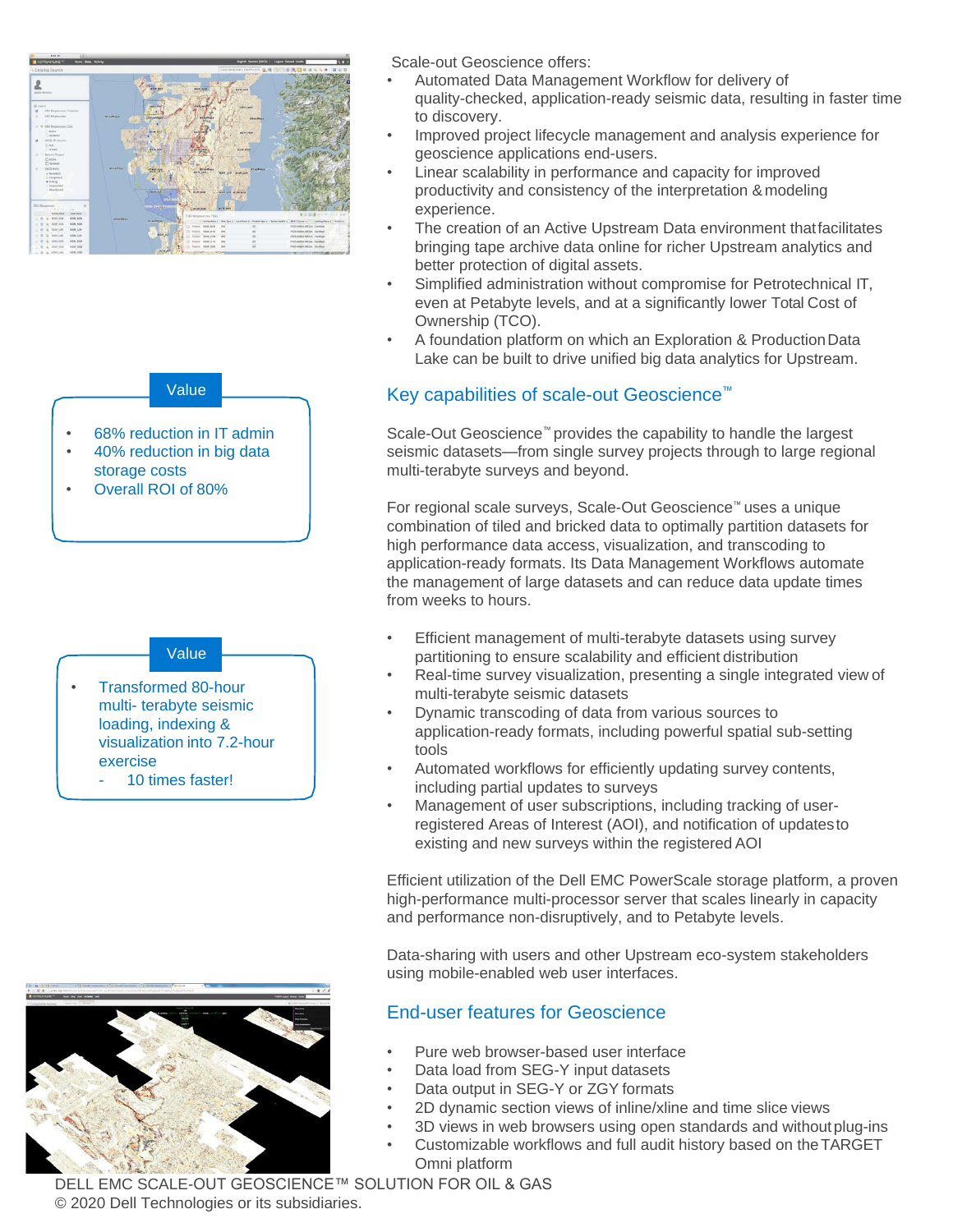#### Features in Support of Petrotechnical IT

- Simplicity: You do not need to add data administrators as seismic data grows, driving down operating expenditures and keeping the focus on processing data, and not managing data.
- Scalability: The Dell EMC PowerScale platform scales nondisruptively and linearly in capacity and performance, and in line with the workflow-driven usage patterns of seismic data. Withour ability to support 16 TB files, PowerScale will enable organizations to more seamlessly process and manage the large seismic datasets.
- Performance: By being able to scale performance linearly, interpretation software can be deployed more aggressivelyto accelerate Upstream analytics.
- Agility: Using the high-speed scan and search capabilities of Dell EMC DataIQ, Oil and Gas companies can identify and classify data that are meaningful to business processes. IT and storage admins view data across billions of files through a single pane of glass and gain a deeper understanding of their environment. DataIQ enables organizations to move data from on-prem storage platforms to the cloud and back again to efficiently manage storage costs.
- Availability and data protection: Dell EMC PowerScale offers unparalleled end-to-end data and failure protection.

#### Reducing primary storage costs and complexity for petrotechnical computing

In a typical deployment model for seismic data management, all data is stored on a tier-1 architecture, which drives up costs and management complexity. Typically, less than 30 percent of that data on primary storage is being accessed over a six-month period, so paying to store that data at top-tier premium rates is not cost-effective. In addition, adding more capacity to traditional network-attached storage (NAS) has consequences. It is labor intensive, can cause downtime, and increases administrative overhead.

This petrotechnical data management challenge will only increase as new interpretation technologies require more data types to be online. Increased compute capabilities and evolving analysis methods create even more data.

In the Scale-Out Geoscience™ solution, using Dell EMC PowerScale enables you to reduce the cost of online data by adding a staging pool of capacity between primary storage and tape, which also:

- Enhances data availability for processing and interpretation workflows
- Reduces costly primary storage expansion just-in-time scalability
- Keeps more data online at a lower overall cost
- Coexists with any primary storage platform easier to deploy and manage

The "next-generation deployment model" yields a 35 percent overall cost savings compared to the "typical deployment model".



Increasing Online Data Requirements